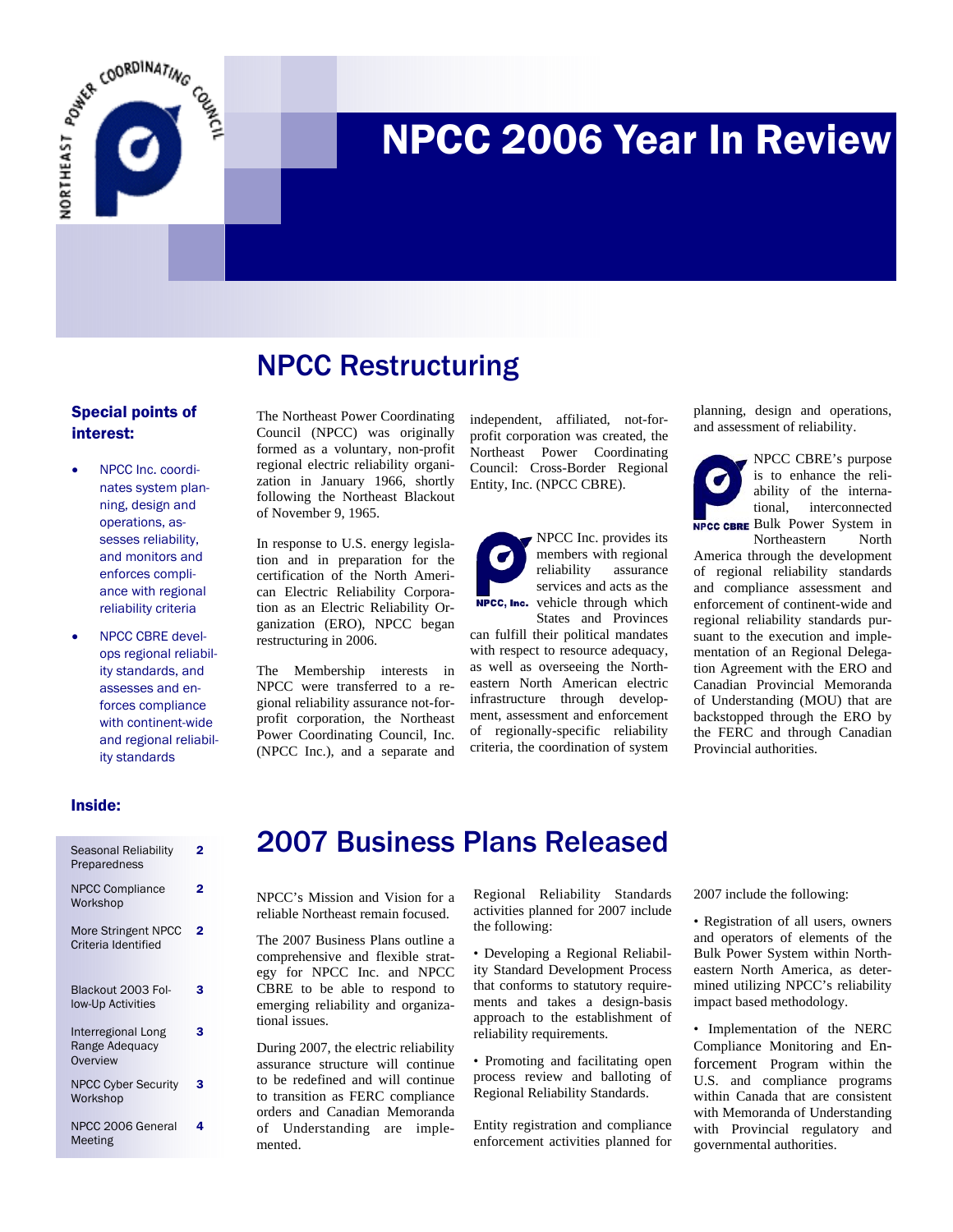

Historically, the summer peak loads and temperatures between New England and New York can have a high degree of correlation; in four of the last five years, Ontario's annual peak demand has also occurred during the summer.

The Canadian Provinces of Québec and the Maritimes experience their highest electricity demand in the winter.

#### Seasonal Reliability Preparedness

NPCC conducted comprehensive pre-seasonal operational security assessments and multi- Area probabilistic studies to determine Region-wide reliability and Area resource and transmission adequacy.

The 2006 Summer and 2006/07 Winter NPCC Reliability Assessments were completed in April and November, respectively. These assessments provided a comprehensive review of anticipated operating conditions and possible concerns for the coming peak seasons.

A 2006 Summer Post-seasonal report was prepared to provide a review of system conditions experienced during the heat wave of late July and early August of 2006, focusing on conditions during the hour 16:00 EDT on August 1st, the time of the NPCC coincident peak.

System conditions were analyzed to assess available resource and transmission margins at that time on an NPCC wide basis.

NPCC coordinated interregional

pre-emergency actions at times of impending or actual reserve shortages to enhance system reliability.

During the calendar year 2006, these inter-Area communications were conducted by NPCC Staff on seventeen occasions in anticipation of reserve shortfalls.

In particular, ten of these conference calls occurred in advance of, and during, the extreme heat experienced by three of the NPCC Areas at the end of July and into early August.

#### *"The Workshop provided details regarding the transition to the new NPCC CBRE 2007 Compliance Enforcement Program."*

## NPCC Compliance Workshop

NPCC held a Compliance Workshop on October 25, 2006 in Boston, MA.

The Workshop provided details regarding the transition to the new NPCC CBRE 2007 Compliance Enforcement Program, as well as the necessary information needed for compliance with the 2007 NPCC Inc. and NPCC CBRE programs.

Presentations were given Cherie Riaz Islam from the MRO. Broadrick, NERC Manager of Regional Compliance Oversight and Carol Sedewitz, Chair of the NPCC Compliance Monitoring and Assessment Subcommittee.

A demonstration of the Compliance Data Management System developed by the Mid-West Reliability Organization (MRO) was provided by Larry Brusseau &

Tim Kucey, Manager of Enforcement and Mitigation at NERC described the penalties and sanctions under consideration.

The Workshop concluded with a discussion of registration criteria and its compliance implications.

Document available at: http://www.npcc.org/mapping.cfm

#### More Stringent NPCC Criteria Identified

NPCC's Reliability Coordinating Committee approved the Version 0 mapping of more stringent, regionallyspecific NPCC Criteria at its May 2006 meeting.

This document clearly indicates where NPCC has more stringent requirements than the NERC Reliability Standards or, as in the case of Resource Adequacy, for example, where criteria that exists with no related NERC Reliability Standards requirements.

This document serves as the foundation on which NPCC Inc. future compliance will rest and also will be a critical source of information in determining the need the revise NPCC documents to be consistent with the standards.

In 2006, NPCC provided technical expertise and leadership in the NERC standards development process and the identification of interregional issues that may impact reliability.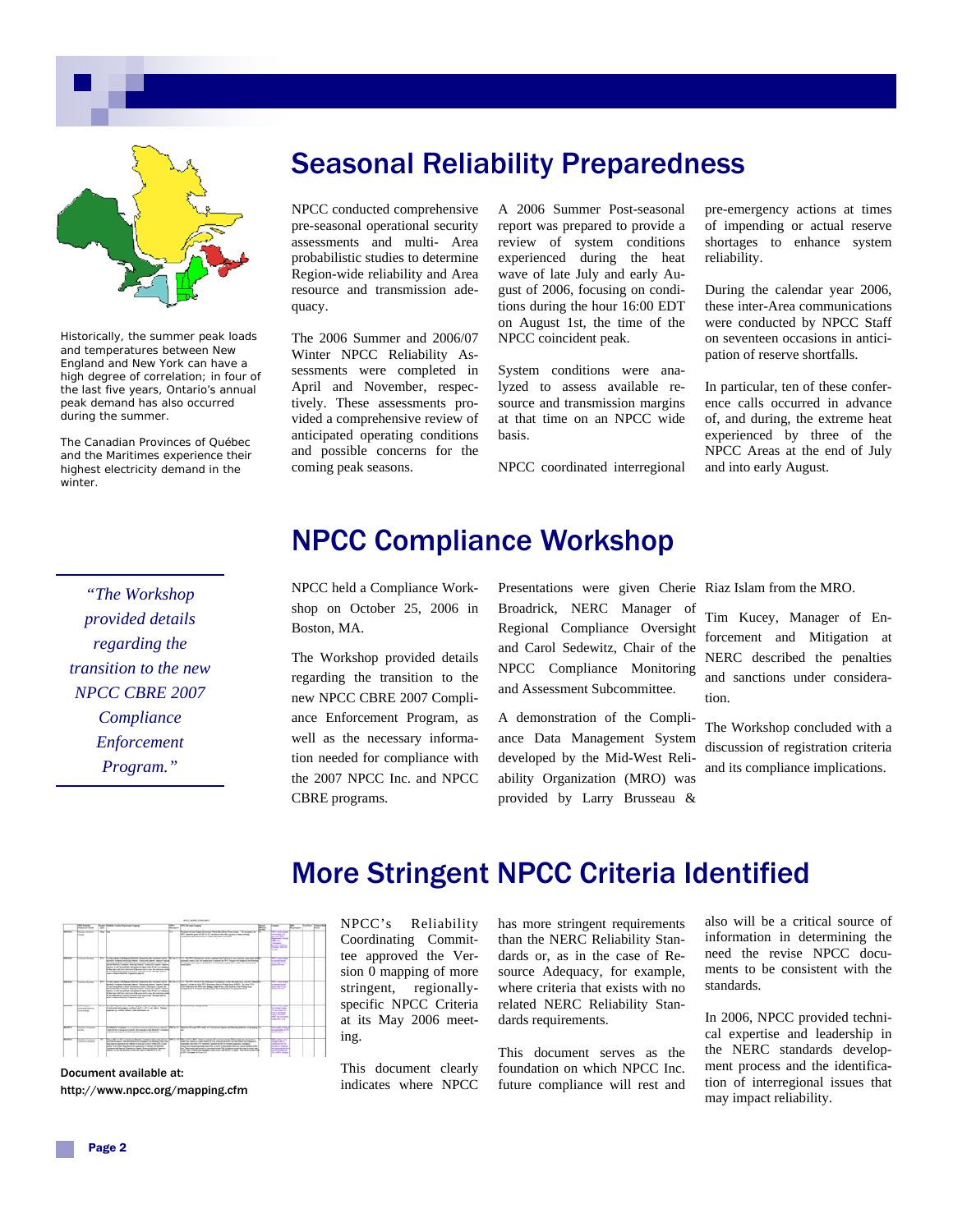## Blackout 2003 Follow-up Activities

The NPCC blackout recommendations tracking mechanism was utilized to assure timely completion of the remaining specified regional follow-up activities.

Status reports were posted on the NPCC web site through-out 2006. These reports included NPCC Blackout recommendations, as well as NERC BOT and US/Canadian Task Force recommendations.

Follow-up actions completed in 2006 by NPCC that implement the recommendations developed

from the conclusions in the final NPCC August 14, 2003 Blackout Study Report, include:

- ⇒ Development of criteria requirements essential to the restoration plans of each NPCC Area
- $\implies$  Mitigation actions related to NERC Recommendation 8a – Zone 3 Loadability Compliance
- ⇒ NPCC Report on beyond Zone-3 protection system analyses approved in September 2006
- ⇒ Recommendations related to under-voltage load shedding
- $\Rightarrow$  Evaluation of existing generator governor response to improve the modeling of system frequency response during islanding conditions
- ⇒ Approval of guidelines for time synchronization of substation equipment
- $\implies$  Implementation of criteria related to underfrequency load shedding



Document available at: http://www.npcc.org/blackout.asp? Folder=CurrentYear

#### Interregional Long Range Adequacy Overview

The Overview illustrated, on a consistent basis, the long range adequacy of NPCC and neighboring Regions' plans to meet their respective resource adequacy planning design criteria through a multi-area probabilistic assessment.

The Overview included the potential for proposed market mechanisms in NPCC and neighboring Regions to provide for future adequacy.

PJM and Reliability*First* Corp. representatives participated in the NPCC study.

The assumptions used for the Overview were consistent with the assumptions of the most recently completed, or currently finalized NPCC and Regional studies.

The Overview illustrated that over the past five years, the NPCC Areas have demonstrated, on average, an annual Area Loss

of Load Expectation (LOLE) significantly less than the NPCC resource adequacy design criteria (0.1days/year).

While still meeting the resource adequacy design criteria for the next five years, the results of the Overview illustrate that New York, New England, and PJM annual LOLE estimates trend higher as compared to their respective annual LOLE estimates for the last five years.

For the PJM-RTO, the LOLE levels shown are primarily influenced by the Eastern Mid-Atlantic area.

The Overview was presented and approved at the November 2006 meeting of the NPCC Reliability Coordinating Committee.

## NPCC Cyber Security Workshop

NPCC's Task Force on Infrastructure & Technology held a Cyber Security Workshop on June 7-8, 2006 in Toronto, Ontario.

The Cyber Security Workshop focused on determining the Critical Assets that need protection, and compliance with the permanent NERC Cyber Security Standards (CIP-002—CIP-009).

The Cyber Security Workshop reviewed changes in the standards, identified which assets are covered by the standards, and identified actions needed to implement the standards.

Risk-based methods for selecting

Critical Assets were presented at the Workshop.

Following the Workshop, a guideline that provides NPCC Members the ability to consistently determine cyber security protection needs for their Critical Assets was created.



Pictured: Ben Church, Burns & McDonnell, Northeast Utilities consultant